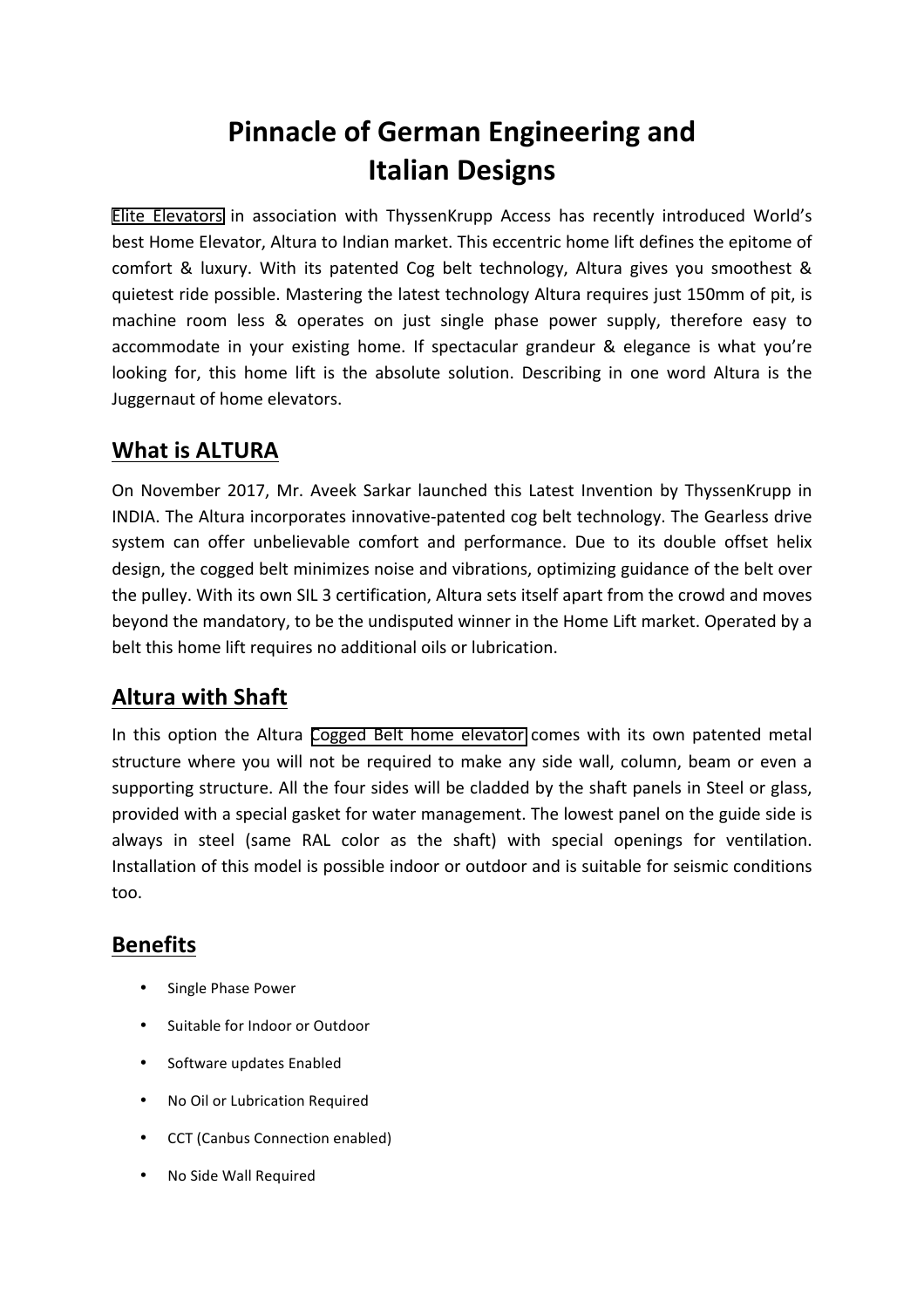- Taylor Made Dimensions
- Over Head / Machine Room Not Required
- 125 mm Pit or Step (5 Inches)
- SIL 3 Certification (Safety Integrity Level)
- Revolutionary Technology Breakthrough
- AENS (Advanced Error Notifications System)
- EGSSS (Extra Gentle Soft Start and Stop)
- Patented Metallic Shaft suitable for seismic conditions
- Column / Beam or Supporting Structure
- Not Required Front, Lateral, Opposite and Adjacent accesses
- Suitable for Indoor or Outdoor installation

#### **Altura without Shaft**

In this option of Altura without shaft, you will have to provide 3 side cover with RCC. Brick or local Metal Fabrication and we provide you the cabin / doors and the mechanisms. This Option is ideal in case you have an existing shaft already constructed or if the elevator will be positioned next to a wall / corner of the room where going for a glass or transparent shaft may not be required. For outdoor installation the landing doors can be of cataphoric finish to withstand harsh weather conditions.

#### **Benefits**

- AENS (Advanced Error Notifications System)
- SIL 3 Certification (Safety Integrity Level)
- 125 mm Pit or Step (5 Inches)
- Over Head / Machine Room Not Required
- EGSSS (Extra Gentle Soft Start and Stop)
- Taylor Made Dimensions
- Single Phase Power
- Suitable for Indoor or Outdoor
- No Oil or Lubrication Required
- Software updates Enabled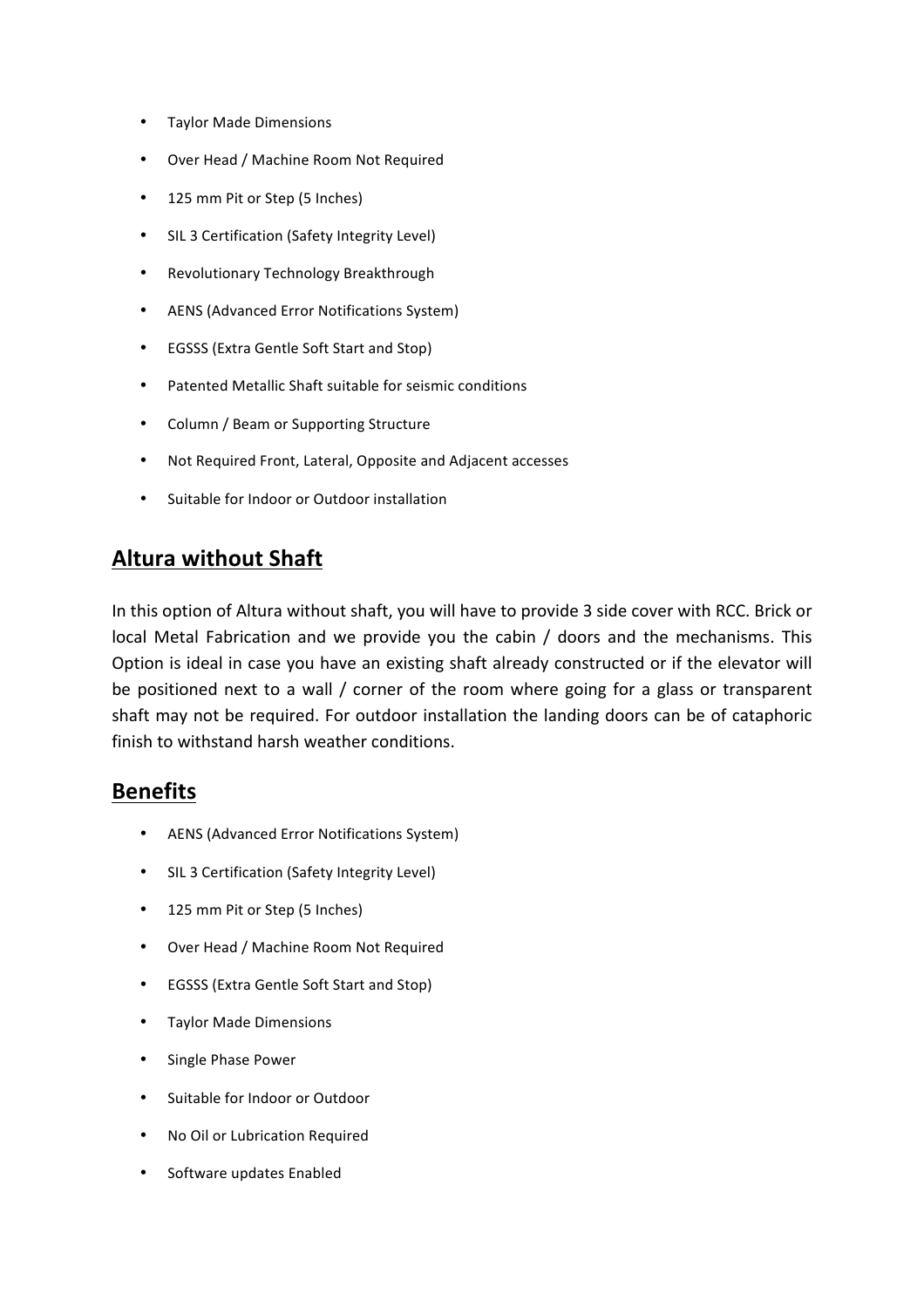- Front, Lateral, Opposite and Adjacent accesses
- Revolutionary Technology Breakthrough

#### **Suitable for Indoor or Outdoor installation**

Metal structure of the Altura is patented for its enduring weatherproof qualities. Some of the qualities include: Strength and longevity; Wide, open spans; Weatherproof and rodentproof; Modern design capabilities; Multi-functional design applications. Altura elevator is designed to withstand minor seismic activity to keep the inhabitants safe and the structure of the elevator is designed considering seismic conditions.

#### **Elegance Cabin – Designer's Choice**

Our home lifts offer a near-limitless number of options that allow you to hand-pick every color, texture and accessory to make your home lift truly unique, reflecting your identity in every single detail. Choose from numerous cabin styles through an extensive range of materials and colors for the cabin walls. You can choose satin and scratch-resistant steel, or textured and plain finish modern walls, or opt for the vivacity of the infinite colors schemes in the RAL range, in a game where realizing your imagination will become as simple, as never before. In addition, Altura offers numerous other finishes not found on any other home lift. With the THYSSENKRUPP home lifts, you can finally treat yourself to all the style and comfort that you want, enhancing your environment with an extremely captivating and contemporary design object. Altura home lift will prove to be a remarkable addition to your home. Our love of Italian design is proven in the numerous design options and available features.

#### **Safety is in our DNA**

All lifts from our series are certified by globally acclaimed third parties. Altura home elevator boasts an extensive list of safety features, however as standard, the mechanical components carry a SIL3 certified safety system making it the highest safety standard on the home lift market. To count on more than one system, the overspeed governor and brake is separated from the main drive system. In case of a power failure, H300 will continue to work from a battery, allowing the user to reach the ground floor safely. It is also possible to connect fire alarm systems to the main electronic board in these home lifts. The UPS system ensures that batteries are not damaged and that there is enough power so that you can run the lift in case of power outage. It ensures that the lift is turned off when the power of the batteries reaches a predefined low level.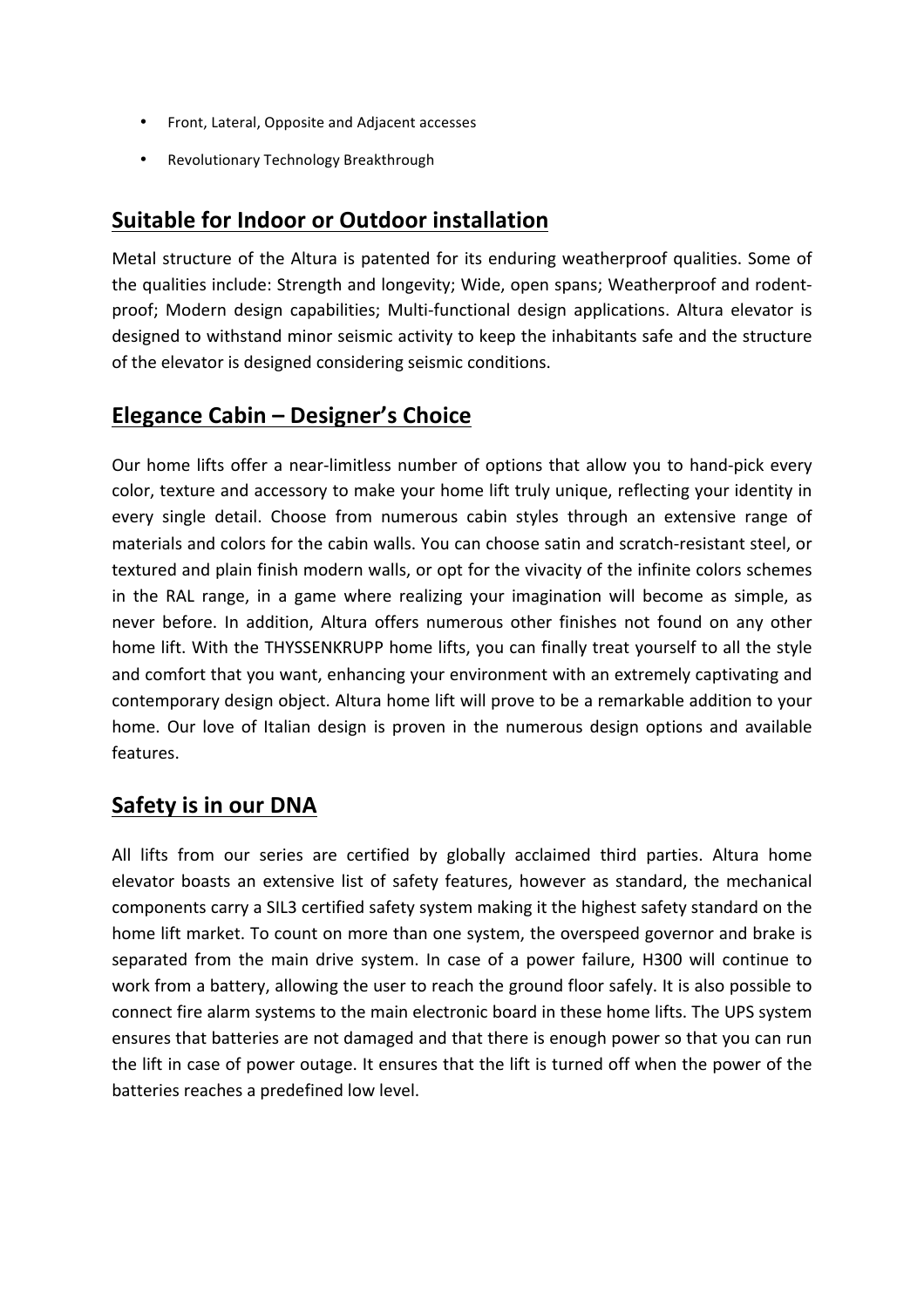### **What is SIL 3**

Safety integrity level (SIL) is defined as a relative level of risk-reduction provided by a safety function, or to specify a target level of risk reduction. In simple terms, SIL is a measurement of performance required for a safety-instrumented function (SIF).

SIL 3 is close to the certification being used for nuclear plants. This level of safety for a home elevator was absolutely mandatory for our lifts, as our lifts are being used, loved and played by Kids and Elderly at home. Our elevators will transport your loved ones and guarantees you "Peace of Mind".

## **Quieter than a quiet room**

Silent and efficient, the gearless drive system can offer unbelievable comfort and performances. Thanks to the double offset helix design, the cogged belts minimize noise and vibrations optimizing guidance of the belt over the pulley. The result is a highperformance addition to your home that you hardly even hear. In simpler words, the sound produced from this lift is measured to be less than a leaf moving.

## **Taylor Made Dimensions – Bespoke**

As we understand that every house is unique and different just like you, we believe that so should be vour elevator. Every elevator that will leave the factory is being tailor made to fit your requirement. As ThyssenKrupp has been always known for engineering and technology we ensure that your elevator would be made at a precision of even 1 mm (millimetre). We Guarantee the best "cabin to shaft" ratio and also have been awarded as the world's most compact home elevator.

#### **Type of Access**

Did you ever thought entering and exiting the lift on different directions was either Impossible or complicated? Not anymore with the ThyssenKrupp Altura Cogbelt Home Elevator. We can give you mixed combination and possibilities to play with your imagination. Find below for the different type of access possible with a diagram for easy understanding.

## **No Oil / Lubrication Required**

In a conventional lift it is mandatory to get the lift oiled and lubricated every month, however at ThyssenKrupp home elevators we call this as Old School. Let me break it down, if someone would have told you 20 years back that you will not have to top up radiator water in your car, definitely you would have thought its crazy. The intention of this invention is to minimize the frequency of service required. As our Altura Home lifts are being installed in private residence / mansions, our customers wont be let someone hop in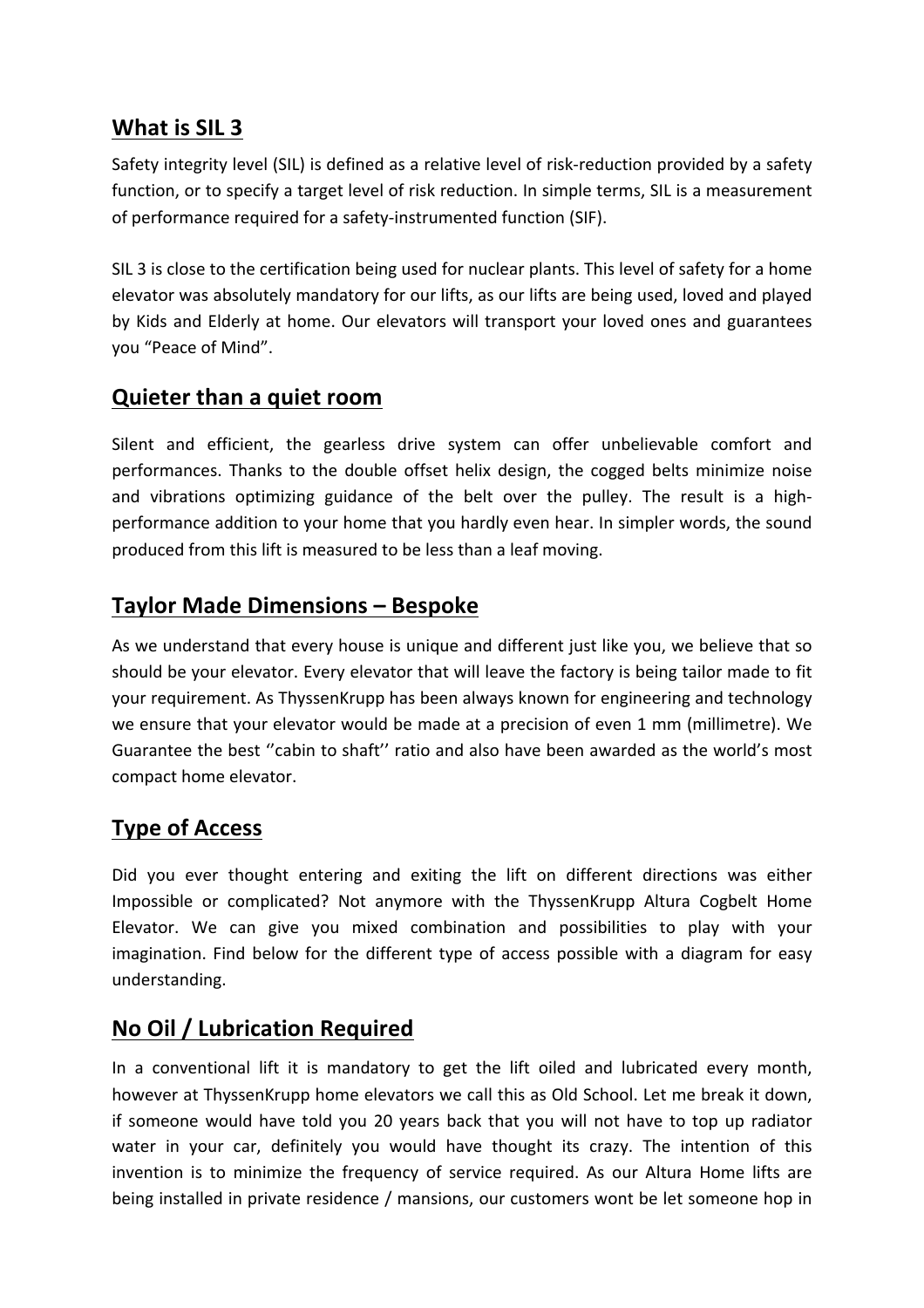to their private zone ever month. So, with the help of Grease Less Rails (GLR) THYSSENKRUPP home elevators are required to be serviced every 4 months only.

## **Advanced Error Notification System**

This is an on-board computer that monitors your elevator 24X7, the graphical display will allow the user to understand the type of error  $/$  notification from the elevator. This technology does not just let you know what the problem is but smart enough to even bring your elevator to a complete stop if required. Also helps our Engineers to diagnose the elevator in a simplified and efficient way, saving a lot of time and resources.

## **Extra Gentle Soft Start and Stop**

ThyssenKrupp Home Elevators are popular for the SSS (Soft Start and Stop) technology that was introduced in our Hydraulic Home Elevator (Orion / Gulliver), However the invention behind this EGSSS (Extra Gentle Soft Start and Stop) is absolutely stunning, Smoothness is measured when you will keep a glass of water and you will not see even a ripple formed during the entire operation of the lift from one floor to another. Watch a video below, where this is demonstrated.

## **Revolutionary Technology Breakthrough**

With the Patented Cogbelt technology along with a rivet less shaft, Altura home elevators are at least, 7 years ahead of other elevator manufacturers globally. While other elevator manufacturers are fining difficult to even match the current standards of home elevator as per MD 2006 42 EC and EN  $81 - 41$ , Altura home elevator has set unmatched level of standards by getting a SIL 3 Certification. Possibility of updating the elevator and option to diagnose the elevator remotely using the Canbus Connection, leads Altura to dominate the Home Elevator Industry with no doubt.

#### **Software updates Enabled**

What if you can update your lift just like you do your phone, by enabling the latest features and new options with just a push of a button? All Altura home elevators are equipped with up-gradable software option, therefore every time upon release of a new software, it can be updated in your lift, giving you access to the latest features and ensuring that your lift never becomes old or outdated.

## **Canbus Connection Technology**

With the help of CCT (Canbus Connection Technology) we are able to diagnose your elevator from even a remote location, without the need of the engineer's presence at your site. CCT not only diagnoses but also allows us to take preventive care to ensure your lift and other functionalities of the lift are always at its optimal function. Also, this option reduces the downtime of your elevator nearly to never.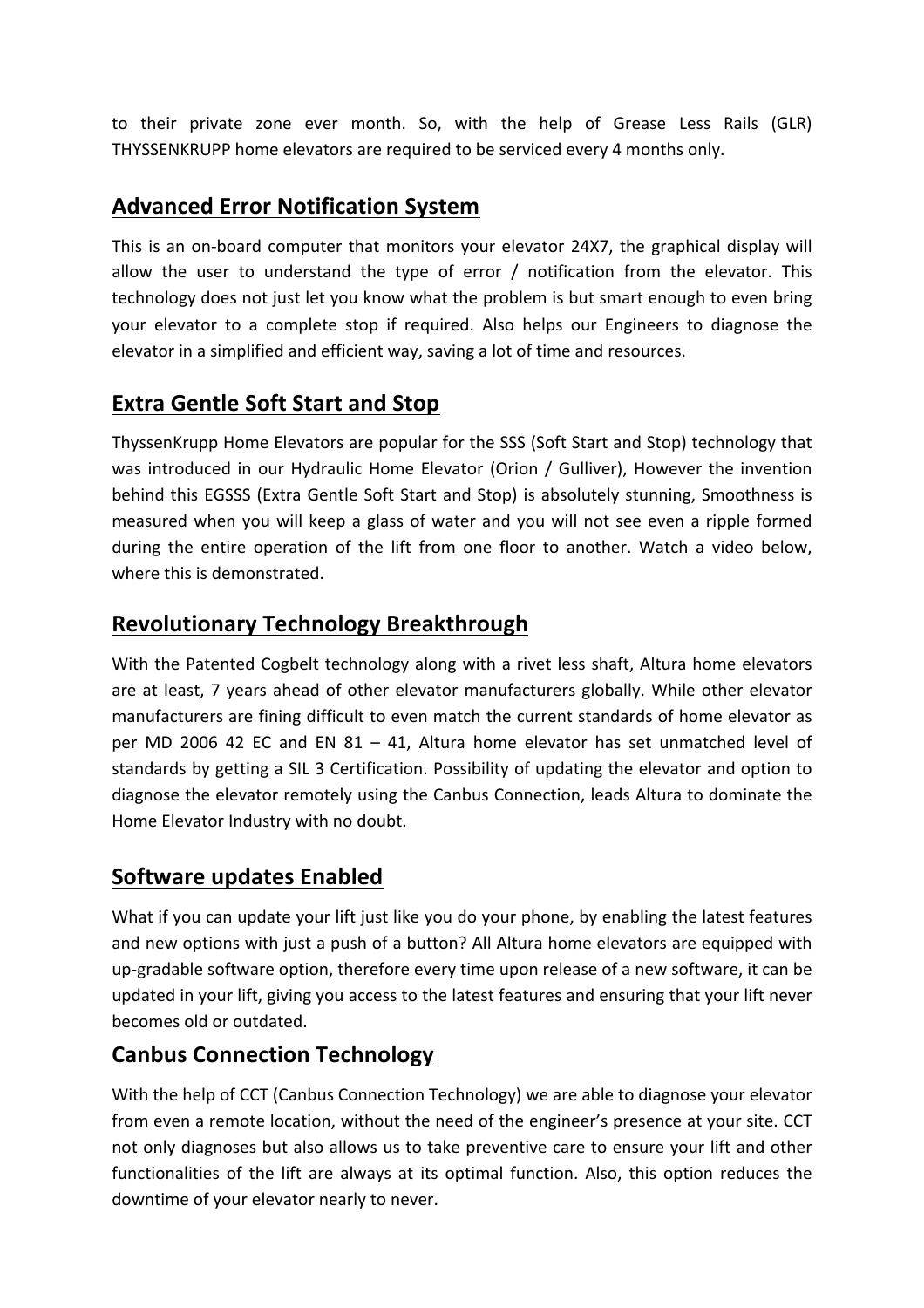# **What is a Machine Room / Over Head Room?**

Old school, conventional lifts have a separate room that has to be constructed in the top of your last floor exclusively to store and maintain the motors, electrical and electronical components of the elevators, however since 1992 the option of Over Head Room was introduced where there is a significant loss of space at the top of your last floor. However, the need of a proper room has been eliminated. In ThyssenKrupp home elevators the minimum headroom required is only 2,250 mm (On selected Models). This allows our customers to fit our elevator even in a tight space or for some customers to even utilize the space above the lift for storage.

## **What is PIT?**

A pit in elevator language is the space measured from the ground floor level to the underground depth required for the cabin to rest upon while in ground floor. In some cases where Vaastu / technical feasibility of a Pit is a concern; option of going for a ramp is also possible. Minimum pit is of 50 mm and Maximum pit required is 140 mm depending on the configuration and model, kindly get in touch with our Home Elevator Specialist to know the right model and option that would suit your requirement.